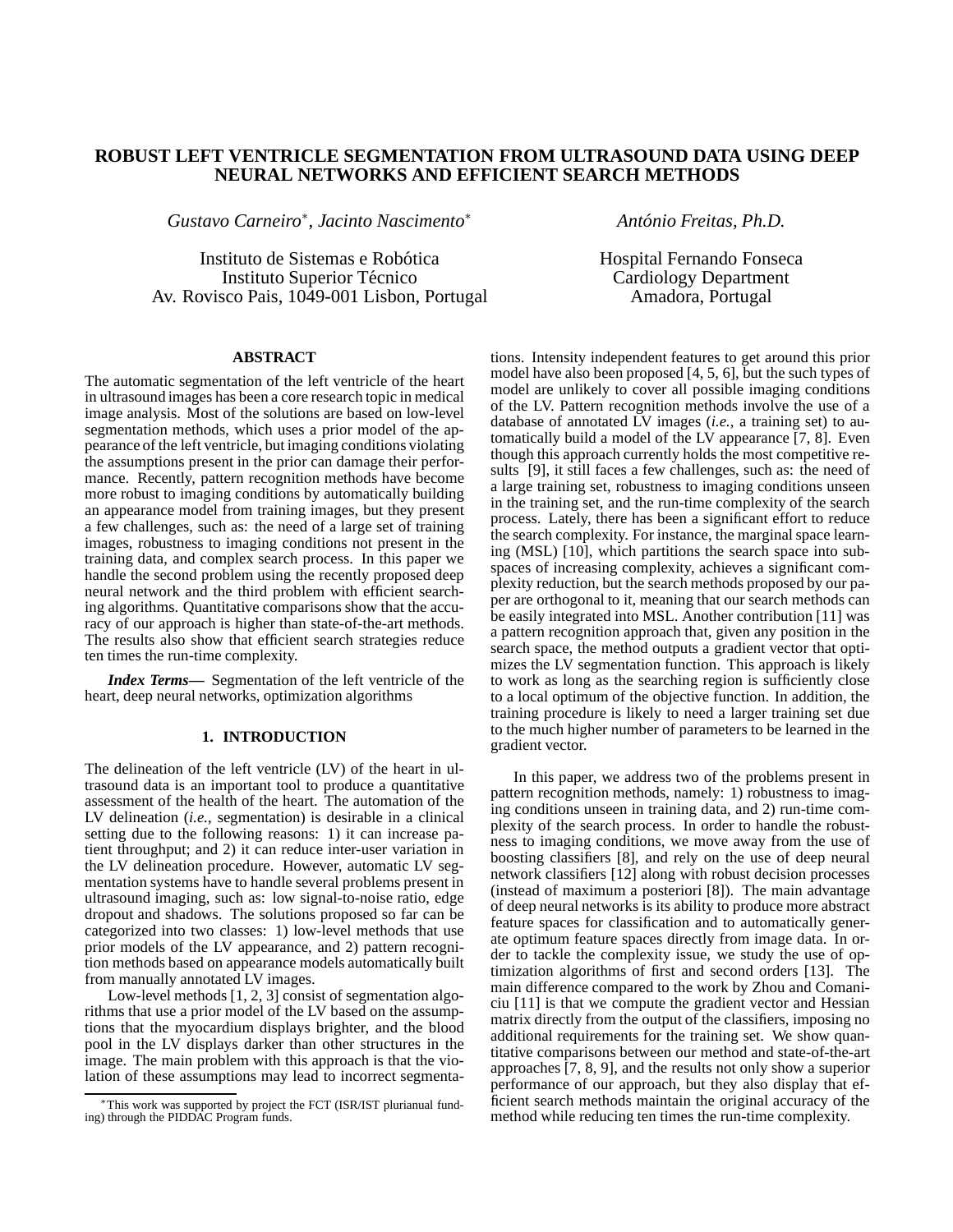

**Fig. 1**. Original training image (left) and the manual LV delineation (center) with the rectangular patch representing the canonical coordinate system for the delineation points (markers). The right image shows the patch (extracted from the canonical coordinate system) used to train the rigid classifier.

### **2. SEGMENTATION OF THE LEFT VENTRICLE**

The problem we wish to solve is to automatically produce the LV segmentation, represented by a set of points  $S =$  $\{s_i\}_{i=1..N}$ , with  $s_i \in \mathbb{R}^2$ , given an ultrasound image *I*. We assume the existence of a training set  $\mathcal{D} = \{(I, \theta, \mathcal{S})_i\}_{i=1...M}$ , with LV images  $I_i$ , the respective manual annotation  $S_i$  and the parameters of a rigid transformation  $\theta_i \in \mathbb{R}^5$  (position  $\mathbf{x} \in \mathbb{R}^2$ , orientation  $\gamma \in [-\pi, \pi]$ , and scale  $\sigma \in \mathbb{R}^2$ ) that aligns rigidly the annotation points to a canonical coordinate system (see Fig.1). Our objective is to find the LV contour with the following decision function:

$$
S^* = E[\mathcal{S}|I, y = 1, \mathcal{D}] = \int_{\mathcal{S}} \mathcal{S}p(\mathcal{S}|I, y = 1, \mathcal{D})d\mathcal{S}, \quad (1)
$$

where  $y = 1$  is a random variable indicating the presence of LV in image I. Notice that the common goal in pattern recognition methods is to find the parameter  $S$  maximizing the probability function  $p(S|I, y = 1, \mathcal{D})$ , but the use of expectation  $E[.]$  in (1) provided a more robust decision process. Eq. 1 can be expanded using

$$
p(S|I, y=1, \mathcal{D}) = \int_{\theta} p(S|\theta, I, y=1, \mathcal{D}) p(\theta|I, y=1, \mathcal{D}) d\theta.
$$
\n(2)

The first right-hand side (RHS) term in (2), representing the non-rigid part of the detection, is defined as follows:

$$
p(S|\theta, I, y=1, \mathcal{D}) = \prod_{i} p(\mathbf{s}_i|\theta, I, y=1, \mathcal{D}), \qquad (3)
$$

where  $p(\mathbf{s}_i|\theta, I, y = 1, \mathcal{D})$  represents the probability that the point  $\mathbf{s}_i$  is located at the LV contour. Assuming that  $\psi$  denotes the parameter vector of the classifier for the non-rigid contour, we compute

$$
p(\mathbf{s}_i|\theta, I, y = 1, \mathcal{D}) = \int_{\psi} p(\mathbf{s}_i|\theta, I, y = 1, \mathcal{D}, \psi) p(\psi|\mathcal{D}) d\psi.
$$
\n(4)

In practice, we run a maximum a posteriori learning procedure of the classifier parameters, which produces  $\psi_{MAP}$ , meaning that in the integral (4) we have  $p(\psi|\mathcal{D}) = \delta(\psi - \mathcal{D})$  $\psi_{MAP}$ ), where  $\delta(.)$  denotes the Dirac delta function. Also, instead of computing the probability  $p(s_i | \theta, I, y = 1, \mathcal{D})$ , we train a regressor that indicates the most likely edge location (see Fig.2); this roughly means that  $p(s_i | \theta, I, y =$ 





annotation points

**Fig. 2**. Intensity value profiles (from inside to outside the LV) of the lines drawn perpendicularly to annotation points.

 $(1, \mathcal{D}) = \delta(\mathbf{s}_i - \mathbf{s}_i^r(\theta, I, y = 1, \mathcal{D}))$ , with  $\mathbf{s}_i^r(.)$  being the regressor result for the  $i^{th}$  contour point, so Eq. 2 is effectively  $\int_{\theta} S^{r}(\theta, I, y = 1, \mathcal{D}) p(\theta | I, y = 1, \mathcal{D}) d\theta.$ 

The second RHS term in (2) represents the rigid detection, which is denoted as

$$
p(\theta | I, y = 1, \mathcal{D}) = \mathcal{Z}p(y = 1 | \theta, I, \mathcal{D})p(\theta | I, \mathcal{D})
$$
 (5)

where  $\mathcal Z$  is a normalization constant,  $p(\theta | I, \mathcal D)$  is a prior on the parameter space, and

$$
p(y=1|\theta, I, \mathcal{D}) = \int_{\gamma} p(y=1|\theta, I, \mathcal{D}, \gamma) p(\gamma|\mathcal{D}) d\gamma, \quad (6)
$$

with  $\gamma$  being the vector of classifier parameters, which are estimated through a maximum a posteriori learning procedure, producing  $\gamma_{MAP}$ . This means that in (6)  $p(\gamma|\mathcal{D})$  =  $\delta(\gamma - \gamma_{MAP}).$ 

### **2.1. Deep Neural Network**

The effective use of large-scale conventional neural network classifiers (with several hidden layers and thousands of nodes) is limited because backpropagation [14] (algorithm to estimate the classifier parameters) converges only when the initial guess for the parameter values are close to a local optimum of the optimization function. Hinton et al. [12] found a way to provide such initial guesses through unsupervised training of multiple layers of restricted Boltzmann machines (RBM), which are represented by a hidden and a visible layer of stochastic binary units with connections only between layers (*i.e.*, no connections within layers). After the parameters of several layers of RBMs were learned, the whole network is trained using backpropagation to adjust the weights to a local maximum for the regressor and classifier functions. For the regressor in (4), we find the solution for the maximization function  $\psi_{\text{MAP}} = \arg \max_{\psi} p(\{\mathcal{S}_i\}_{i=1..N} | \{(I, \theta)_i\}_{i=1..N}, \psi)$ , where  $(I, \theta, S)_i \in \mathcal{D}$ . For the classifier (6), we find the solution for  $\gamma_{\text{MAP}} = \arg \max_{\gamma} p(y=1 | \{(I, \theta)_i\}_{i=1..N}, \gamma).$ 

#### **2.2. Efficient Search Methods**

For the of detection of the LV in (1), there is a five dimensional space for the rigid detection and  $N$  dimensions for the non-rigid search space, resulting in a search space of  $K^{5+N}$ samples, which is too high for most of practical values of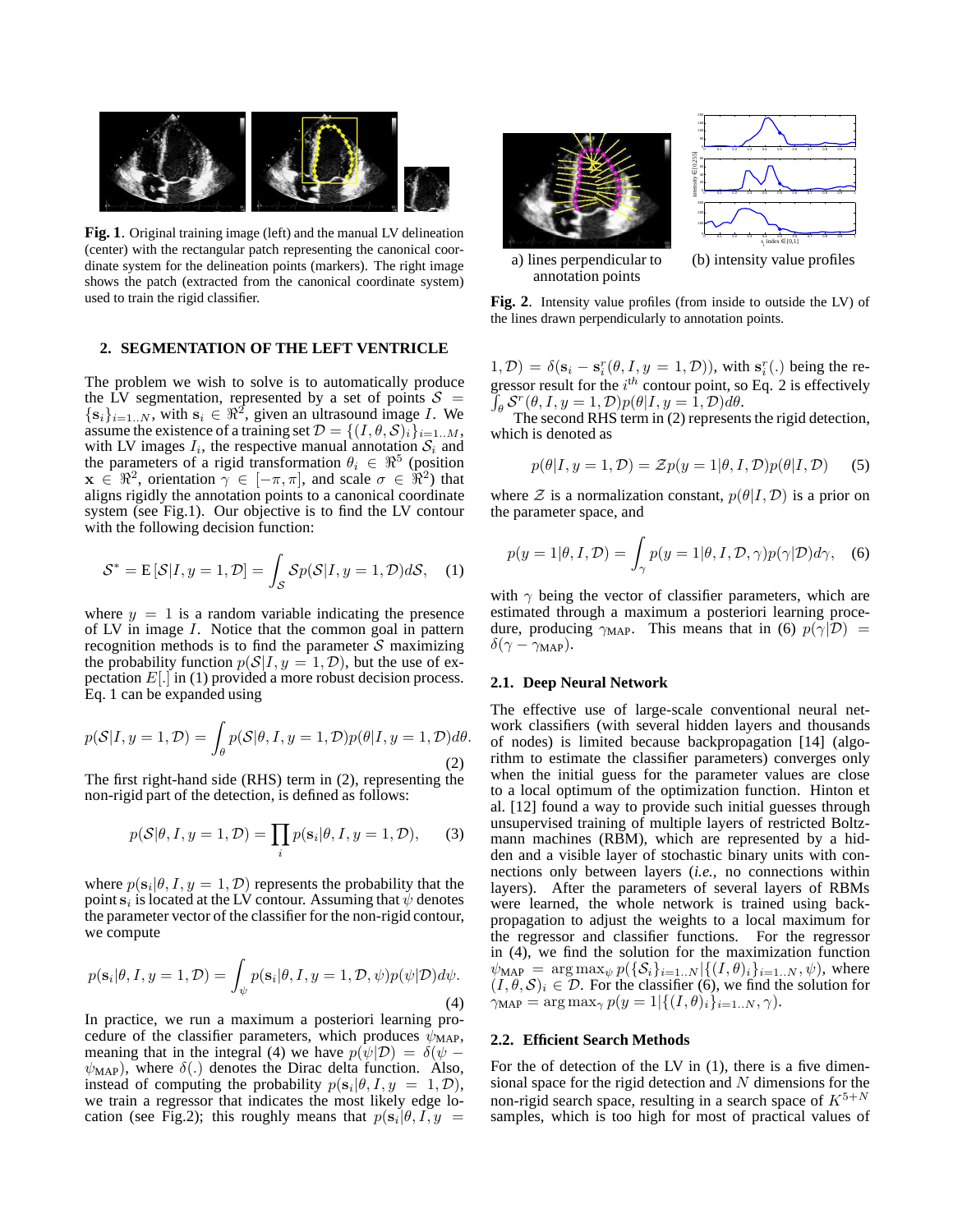

**Fig. 3**. Subset of learned features for classifier at  $\sigma = 4$ .

 $K \in [10^2, 10^3]$  and  $N \in \{10, ..., 25\}$ . Running the search procedure on the image pyramid, with one classifier per image scale, reduces the search space significantly. The advantage here is to reduce the number of samples in the coarsest scale to  $K_{\text{coarse}}$ , and move to finer scales only the best  $K_{\text{fine}} \in [10, 30]$  candidates. Note that the search procedure in fine scales needs to happen only around the current search point, meaning  $3^5$  (3 points in 5 dimensions) samples for each of the  $K<sub>fine</sub>$  positions. Moreover, performing the non-rigid search only after the rigid search is done means a total search space of  $\check{K}^5_{\text{coarse}} + (\text{\#scales} - 1) \times K_{\text{fine}} \times 3^5 + N \times K_{\text{fine}}.$ 

Our first contribution to reduce the search space is to assume a prior distribution on the coarse search space, and sample  $K_{\text{coarse}}$  times from this distribution (Monte-Carlo sampling), which means a search space of  $K_{\text{coarse}}$  + (#scales –  $1) \times K_{\text{fine}} \times 3^5 + N \times K_{\text{fine}}$ . Our second contribution is the implementation of efficient search procedures in order to reduce the exhaustive search of  $3<sup>5</sup>$  points around the hypotheses. We propose two methods that are widely used in optimization algorithms, which are: gradient descent and Newton step [13]. These methods work for convex functions, and their use in non-convex functions, such as the ones produced by the deep neural net classifiers, only works with a sufficiently large number of  $K_{\text{coarse}}$ . In gradient descent,  $\nabla p(y)$  $1|\theta, I, \mathcal{D}, \gamma_{MAP}$  is computed numerically using central difference, representing a computation of the classifier in 10 points of the search space (five parameters times two points) plus the line search in 10 points. By limiting the number of iterations between one and five for each hypothesis, the search space is then reduced to 20 to 100 points, which is smaller than  $3^5 = 243$ . In theory, a faster convergence can be achieved with the Newton step, but the computation of the Hessian matrix, gradient and line search involves 25+10 search space points. Limiting the number of iterations between one and five means that the complexity of this step for one hypothesis is between 35 to 175, which is also smaller than  $3^5 = 243$ .

### **2.3. Training and Detection Procedures**

For the training procedure, we use a set of 400 ultrasound images (from 12 sequences) of left ventricles annotated by experts. For the rigid classifier, we build an image scale space  $L(\mathbf{x}, \sigma) = G(\mathbf{x}, \sigma) * I(\mathbf{x})$ , where  $G(\mathbf{x}, \sigma)$  is the Gaussian kernel,  $*$  is the convolution operator,  $I(\mathbf{x})$  is the input image,  $\sigma$  is the image scale parameter, and x is the image coordinate. We train three separate classifiers (6); one for each scale  $\sigma = \{4, 8, 16\}$ . The positive and negative training sets are defined based on a scale-dependent margin  $m_{\sigma}$  that increases by a factor of two after each octave. Positives for  $L(\mathbf{x}, \sigma)$  are randomly generated *inside* the range  $[\theta - m_{\sigma}/2, \theta + m_{\sigma}/2]$ , and negatives are randomly generated *outside* the range  $[\theta -]$  $m_{\sigma}$ ,  $\theta \dot{+} m_{\sigma}$ , where  $\theta$  is the parameter vector representing the rigid transformation of the LV annotation. Notice in Fig. 3



**Fig. 4**. Example of the first (top row) and second (bottom row) test sequences. The yellow, solid line displays the manual annotation, while the magenta dashed line shows the results from our system.

that the type of features automatically learned from the this training process resembles wavelets. The non-rigid regressor is trained at  $\sigma = 4$ , where each training sample is a line of 41 pixels of length extracted perpendicularly from the LV contour points (see Fig. 2) and the label to learn is the pixel index in  $\{1, ..., 41\}$  that is closest to the LV contour. Running a cross-validation procedure with 200 images for training and 200 images for validation, the following parameters were estimated: 1) number of nodes per layer of regressor network: 41 (visible), 50 (hidden 1), 50 (hidden 2), 250 (hidden 3), 1 (output); 2) number of nodes per layer of the classifier networks: 16, 49, 196 (visible layers at  $\sigma = \{16, 8, 4\}$ , respectively), 50 (hidden 1), 50 (hidden 2), 100 (hidden 3), 2 (output); 3) the prior distribution  $p(\theta | I, \mathcal{D})$  used in (5): uniform; 4)  $K_{\text{coarse}} = 10^3$  and  $K_{\text{fine}} = 10$ .

The detection procedure consists of running the rigid classifier at scale  $\sigma = 16$  on the  $K_{\text{coarse}}$  initial hypotheses. From this detection, cluster the hypotheses (using k-means algorithm) and select the top  $K_{\text{fine}}$  clusters in terms of the best hypothesis within each cluster. Then run the rigid classifier at scale  $\sigma = 8$  on these hypotheses and repeat the procedure for scale  $\sigma = 4$ . Finally, run the model represented by (2) over the final top  $K_{\text{fine}}$  hypotheses. Note that we substitute the integral in (1) for an average over the top hypotheses.

#### **3. EXPERIMENTS**

We use the following three metrics to compare the output of the detector with the reference contours, namely [9]: the Hausdorff distance, the average distance, and the Hammoude distance [15]. Assuming that  $\mathcal{X} = {\mathbf{x}_i}_{i=1..N}$  is the automatically estimated contour from a system and  $S = \{s_i\}_{i=1..N}$ is the manual delineation, we first define the smallest point to curve distance as  $d(\mathbf{x}_i, \mathcal{S}) = \min_j ||\mathbf{s}_j - \mathbf{x}_i||_2$ . The average distance between two curves is defined by:

$$
d_{avg}(\mathcal{X}, \mathcal{S}) = \frac{1}{N} \sum_{i} d(\mathbf{x}_i, \mathcal{S}), \tag{7}
$$